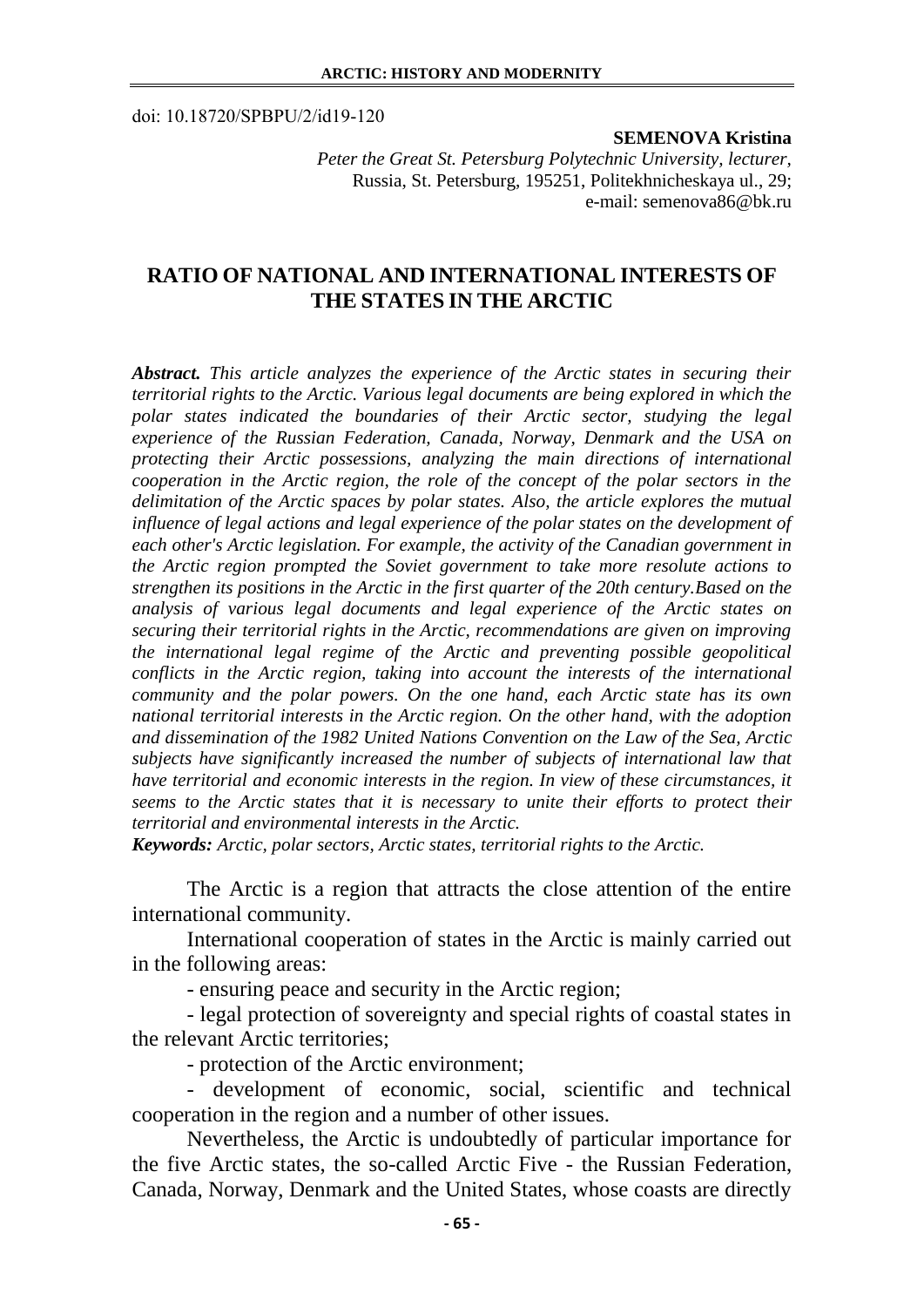adjacent to the Arctic Ocean. The special importance of the Arctic for these countries is due to their traditional active participation in the development of the North.

The first country to formalize its legal rights to the relevant part of the Arctic sector was Canada. Among the northern states that have access to the Arctic Ocean, Canada has the second largest Arctic area after Russia. For this reason, Canada has always shown active interest in the northern region. In 1907, Canada officially declared the boundaries of its territories in the Arctic along the 141st and 60th northern meridians [2].

Canada is the first state to apply the concept of the polar sectors in determining the boundaries of its Arctic possessions. In 1907, at the suggestion of Senator P. Poirier, a resolution was approved that Canada claims to "... all the land to be found in the waters between the line extending northward along its eastern border, and the line continuing northward along its western borders" [4]. From the text of the resolution it follows that it is based on the theory of polar sectors.

It should be noted that the content and wording of the Canadian resolution on securing state rights to spaces within certain boundaries (in the sector) were later partially reflected in the Decree of the CEC of the USSR of April 15, 1926 "On declaring lands and islands located in the Arctic Ocean as the territory of the Soviet Union ". The Soviet decree also enshrines the rights of our state to all lands and islands located within established limits, that is, in the sector [5]. Most likely, the adoption by Canada of a regulatory legal act on the legal regime of lands and islands in the Arctic served as an example and incentive for the Soviet government to adopt a similar document defining the boundaries and legal status of the Soviet Arctic sector.

Territorial disputes between the Canadian and Soviet governments in the Arctic were not rare. For example, in 1916, by a note of the Foreign Ministry, Russia notified the international community of its territorial rights to Wrangel Island. However, in 1922, the Prime Minister of Canada issued a statement extending Canada's sovereignty to Wrangel Island. The mentioned territorial conflict between the states ended with the fact that the Soviet flag was set on Wrangel Island in 1924 [3].

On June 27, 1925, Canada adopted the Law on the North-Western Territories, according to which "... the Arctic lands and islands adjacent to the continental part of Canada, as well as the corresponding mainland territory, were declared to be forbidden for foreign states and their citizens to carry out any activity without special permission from the competent Canadian authorities" [7].

It seems that the provisions of the Canadian law on the prohibition of foreign citizens to conduct any activity in the Arctic without the permission of the Canadian authorities, on the one hand, testify to the aspect of Canada's sovereignty in the Arctic, such as the implementation of the rule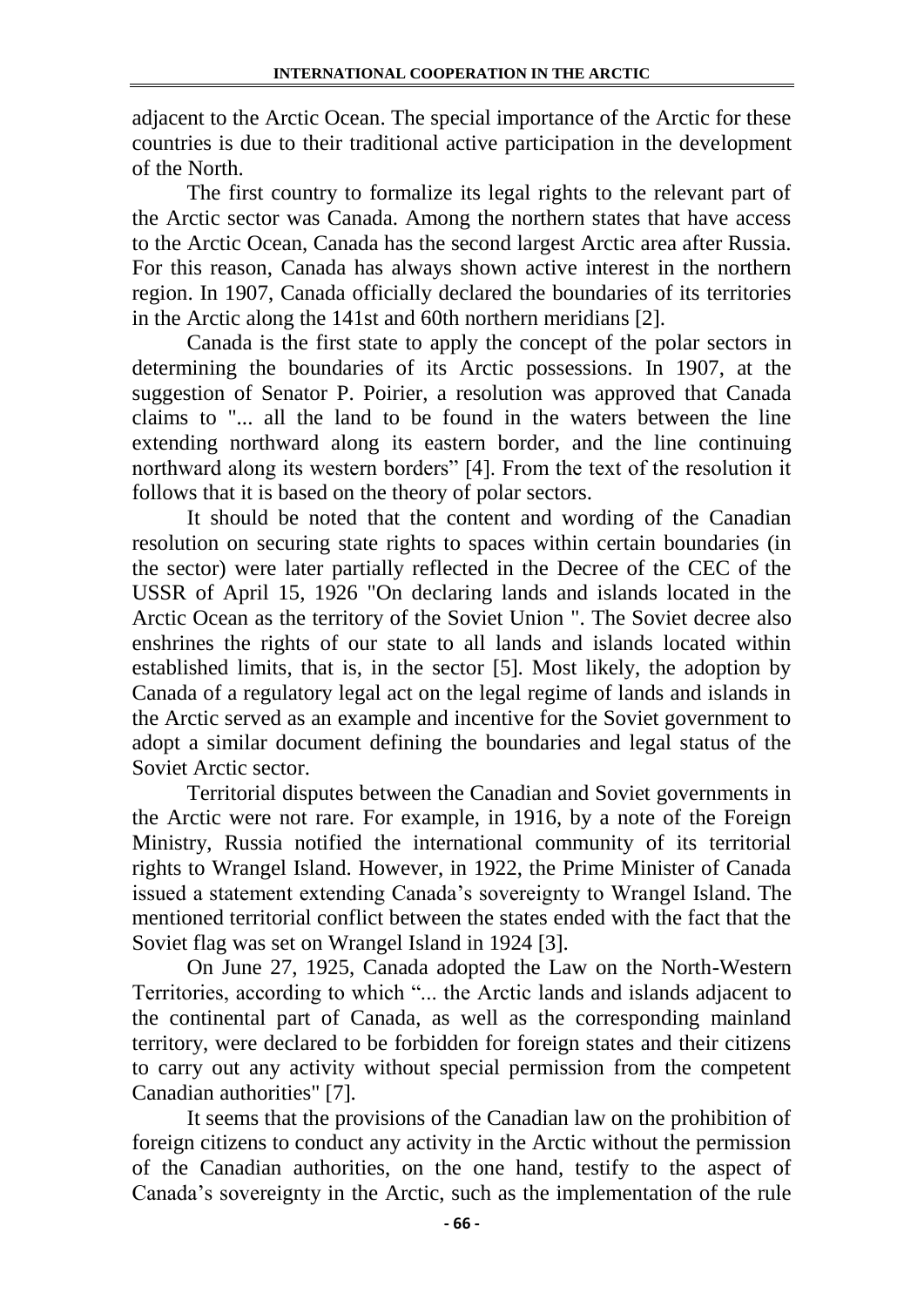of state power in the territory. At the same time, the wording of this law on the extension of state power to the lands and islands of the Canadian Arctic is controversial, since it remains unclear about Canada's legal claims to the maritime spaces of the Arctic.

Nevertheless, in spite of the uncertainty in the legal regulation of the legal status of the maritime spaces of the Canadian Arctic, in 1972, Canadian legislation established mandatory requirements for navigation in certain areas of the Arctic. The purpose of this regulatory framework was to prevent pollution of the marine environment in the Canadian Arctic [6].

The history of the United States of America as one of the five polar powers begins with the transition to the American sovereignty of Alaska's territory. Alaska became part of the territory of the United States of America on the basis of an agreement on the assignment of the Russian North American colonies concluded between the Russian Empire and the North American United States in Washington on March 18 (30), 1867. According to the provisions of this treaty, the Russian Empire "... represented by His Majesty the Emperor of All-Russia for 7.2 million dollars with a gold coin ..." pledged to cede the territory of Alaska to the North American States. The eastern boundary of the transferred territory was "... the line of demarcation between Russian and British possessions in North America" (Article I of the Treaty). The western border of the transferred territories "... passes through a point in the Bering Strait under 650 and 30 'north latitude at its intersection by the meridian that separates Krusenstern Island, or Ignaluk, from Ratmanov Island, or Nunarbuk, at an equal distance, and goes straight to the north, until it is completely lost in the Arctic Ocean "(Article IV of the Treaty) [7]. The acquisition of Alaska prompted the American government to further territorial claims in the Arctic based on the assumption that the North Pole is a continuation of Alaska.

Norway and Denmark, which are in the top five of the Arctic states, did not follow the legal experience of Canada and the Soviet Union in the Arctic, and did not issue special legal acts that would consolidate the territorial rights of these states to their Arctic sectors.

However, in 1812, the Royal Ordinance on Territorial Jurisdiction was issued in Norway, setting forth the rules for determining the boundaries of Norwegian territorial jurisdiction in maritime spaces, according to which "... the border must be considered within one ordinary nautical mile from the island's farthest from the land or an island not poured by the sea. " In 1997, the Guidelines for Offshore Oil and Gas Operations in the Arctic came into force in Norway, according to which "... the Norwegian Arctic zone should be understood as areas of the Norwegian Sea north of 65 degrees north latitude" [9].

In relations between Norway and Russia, various disputes and conflicts also arose over the division of Arctic spaces. In addition to the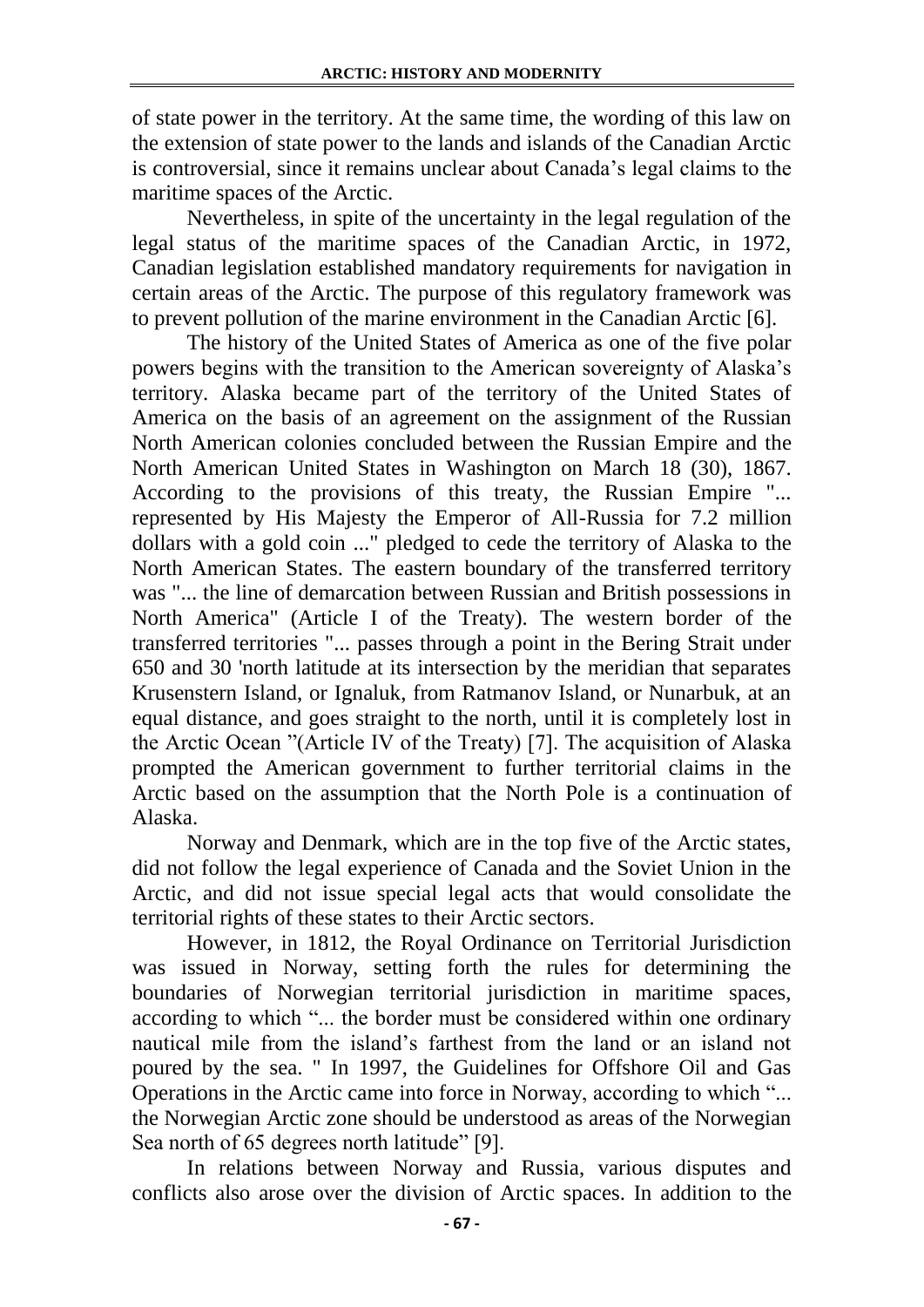territorial claims of both countries on the Spitsbergen archipelago, in 1975 Norway announced its intention to delimit the continental shelf along the line "... running east of the polar possessions of the Soviet Union", and thereby challenge the traditional definition of its Arctic boundaries for the USSR. For the settlement of the interstate conflict, the Governments of the USSR and the Kingdom of Norway concluded the Agreement "On mutual relations in the field of fisheries". In development of the provisions of this agreement, the states also concluded a protocol establishing temporary fishery rules in the disputed part of the Barents Sea [1].

The dispute between Norway and the Russian Federation over the delimitation of the spaces of the Barents Sea was only resolved by the states in 2010 with the help of the agreement "On the delimitation of maritime spaces and cooperation in the Barents Sea and the Arctic Sea". According to the provisions of the said agreement, the disputed part of the Barents Sea is subject to delimitation between the states into two equal parts.

Denmark defines its Arctic spaces as the territory of Greenland and the Faroe Islands [8].

In the legal systems of Denmark, Norway and the United States there are no special regulatory legal acts defining the legal regime of the respective regions of the Arctic states. In their Arctic policy, these states also do not refer to the concept of polar sectors. Nevertheless, the use of the concept of the polar sectors by Canada and the USSR in determining the boundaries of their Arctic possessions did not cause objections from other Arctic and other states "... until the development of science and technology has allowed states to begin practical exploration and development of the natural resources of the Arctic. In particular, the research activities of a number of states in the Arctic, including within the polar sector of Russia, have become noticeably more active" [7].

Russia for the first time formalized its territorial rights with a note from the Ministry of Foreign Affairs of the Russian Empire in 1916. The said document proclaimed the ownership of the Russian Empire of lands "located to the north of the Asian coast of the Russian Empire".

On November 4, 1924, G.V. Chicherin sent to all states a memorandum on the ownership by Russia of all the lands and islands of the northern continuation of the Siberian continental plateau.

On April 15, 1926, the Presidium of the Central Executive Committee of the USSR issued a Resolution "On declaring lands and islands located in the Arctic Ocean as the territory of the USSR". This decree announced that the state territory of the USSR is all both open and future open lands and islands that do not constitute the territory of any foreign states located in the Arctic Ocean to the north by the time the decree is published. from the coast of the USSR to the North Pole in the range between meridians 32gr 4 min 35 sec. from Greenwich, passing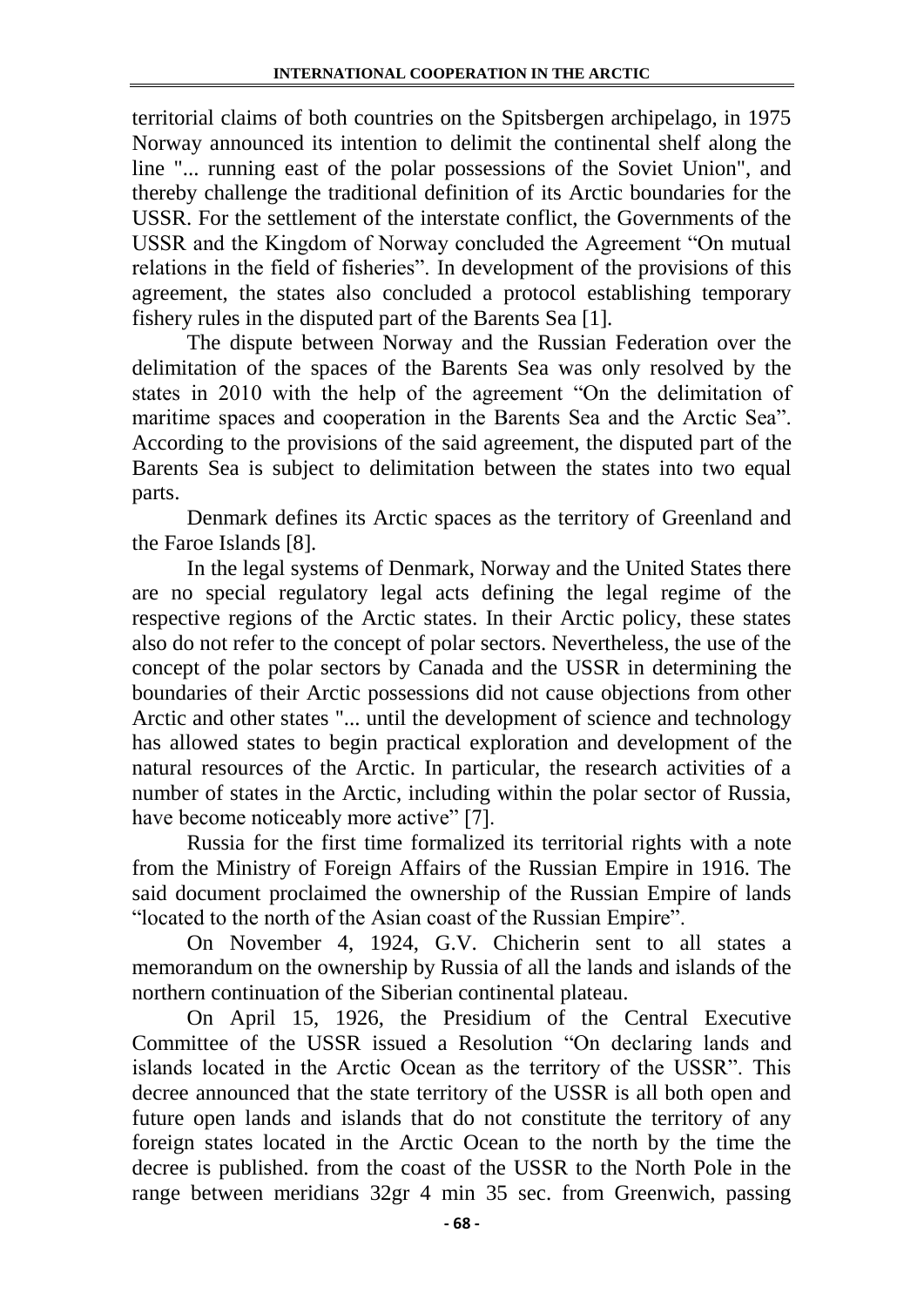through the middle of the strait dividing the Ratmanov and Kruzenshtern islands of the Diomede Islands group in the Bering Strait [5].

In addition to the above documents, in 1921, the decree "On the protection of fish and animal lands in the Arctic Ocean and the White Sea" of the RSFSR secured its territorial rights to certain areas of the maritime spaces of the Arctic [7].

The modern regulatory legal acts of the Russian Federation, defining the legal regime of the Russian Arctic spaces, include the Federal Law of the Russian Federation "On the internal sea waters, the territorial sea and the adjacent zone of the Russian Federation", the Federal Law of the Russian Federation "On the continental shelf of the Russian Federation", the Decree of the President of the Russian Federation Federation "On Land Territories of the Arctic Zone of the Russian Federation", Marine Doctrine of the Russian Federation, Strategy for the Development of the Arctic Zones The Russian Federation and the national security for the period up to 2020, Order of the Ministry of Transport of Russia "On Approval of Rules of swimming in the waters of the Northern Sea Route" and others.

Russia, Norway, Denmark and Canada are parties to the 1982 UN Convention on the Law of the Sea.

The centuries-old history of Russia's exploration of both the land and the sea space of the Arctic, the factual establishment of polar possessions for our state, gives rise to certain legal consequences and confirms the validity of Russian claims on the corresponding part of the Arctic sea and land spaces.

Today, the Arctic states, along with the tasks related to international cooperation in the Arctic, also need to pay special attention to ensuring their territorial rights in the Arctic sector. Most likely, the Arctic Five in addition to the 1982 UN Convention on the Law of the Sea needs to develop an international treaty that would clearly define the legal regime of the Arctic and eliminate all existing contradictions on this issue. Perhaps based on the concept of the polar sectors, it would be advisable in the agreement to indicate the exact boundaries of the sector of each Arctic state. The Arctic Treaty should also indicate the range of issues under the joint jurisdiction of the Arctic Five, and the range of issues under the exclusive jurisdiction of each coastal state. In order to resolve issues of joint management and oversight of the implementation of the agreement, coastal states should consider creating a governing body, for example, the Council of Arctic States, which, unlike the Arctic Council, would address not only ensuring environmental safety in the Arctic, but also ensuring Russia's national interests, Canada, Norway, Denmark and the United States in the Arctic region. Perhaps these measures will help to resolve many issues regarding the legal regime of the Arctic, including issues related to possible territorial disputes in the Arctic region.